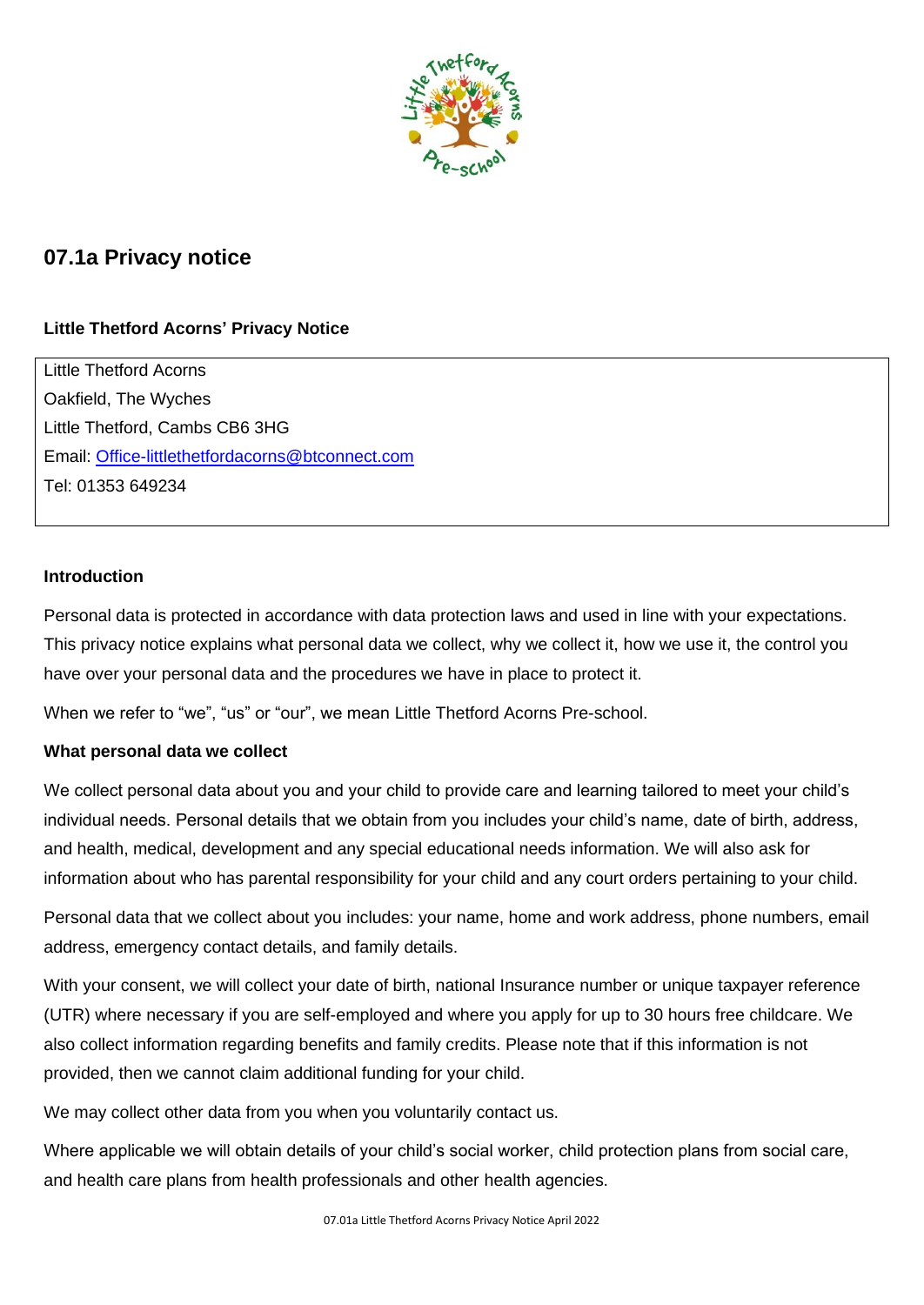We may collect this information in a variety of ways. For example, data will be collected from you directly in the registration form; from identity documents; from correspondence with you; or from health and other professionals.

# **Why we collect personal data and the legal basis for handling your data**

We use personal data about you and your child in order to provide childcare services and to fulfil the contractual arrangement you have entered into. This includes using your data in the following ways:

- to support your child's wellbeing and development
- to effectively manage any special education, health or medical needs of your child whilst at the setting
- to carry out regular assessment of your child's progress and to identify any areas of concern
- to maintain relevant contact about your child's wellbeing and development
- to contact you in the case of an emergency
- to process your claim for free childcare, if applicable
- to enable us to respond to any questions you ask
- to keep you updated about information which forms part of your contract with us
- to notify you of service changes or issues
- to send you our weekly email update of activities at pre-school

# **With your consent, we would also like to:**

- collect your child's ethnicity and religion data for monitoring purposes
- record your child's activities for their individual learning journal (this will often include photographs and videos of children during play)
- sign you up for e-newsletters, which provide useful resources and information for parents
- transfer your child's records to the receiving school when s/he transfers

If we wish to use any images of your child for training, publicity or marketing purposes we will seek your written consent for each image we wish to use. You are able to withdraw your consent at any time, for images being taken of your child and/or for the transfer of records to the receiving school, by confirming so in writing to the setting. You can also unsubscribe from receiving our parent e-newsletter by notifying the setting.

We have a legal obligation to process safeguarding related data about your child should we have concerns about her/his welfare.

# **Who we share your data with**

As a registered childcare provider in order to deliver childcare services it is necessary for us to share data about you and/or your child with the following categories of recipients: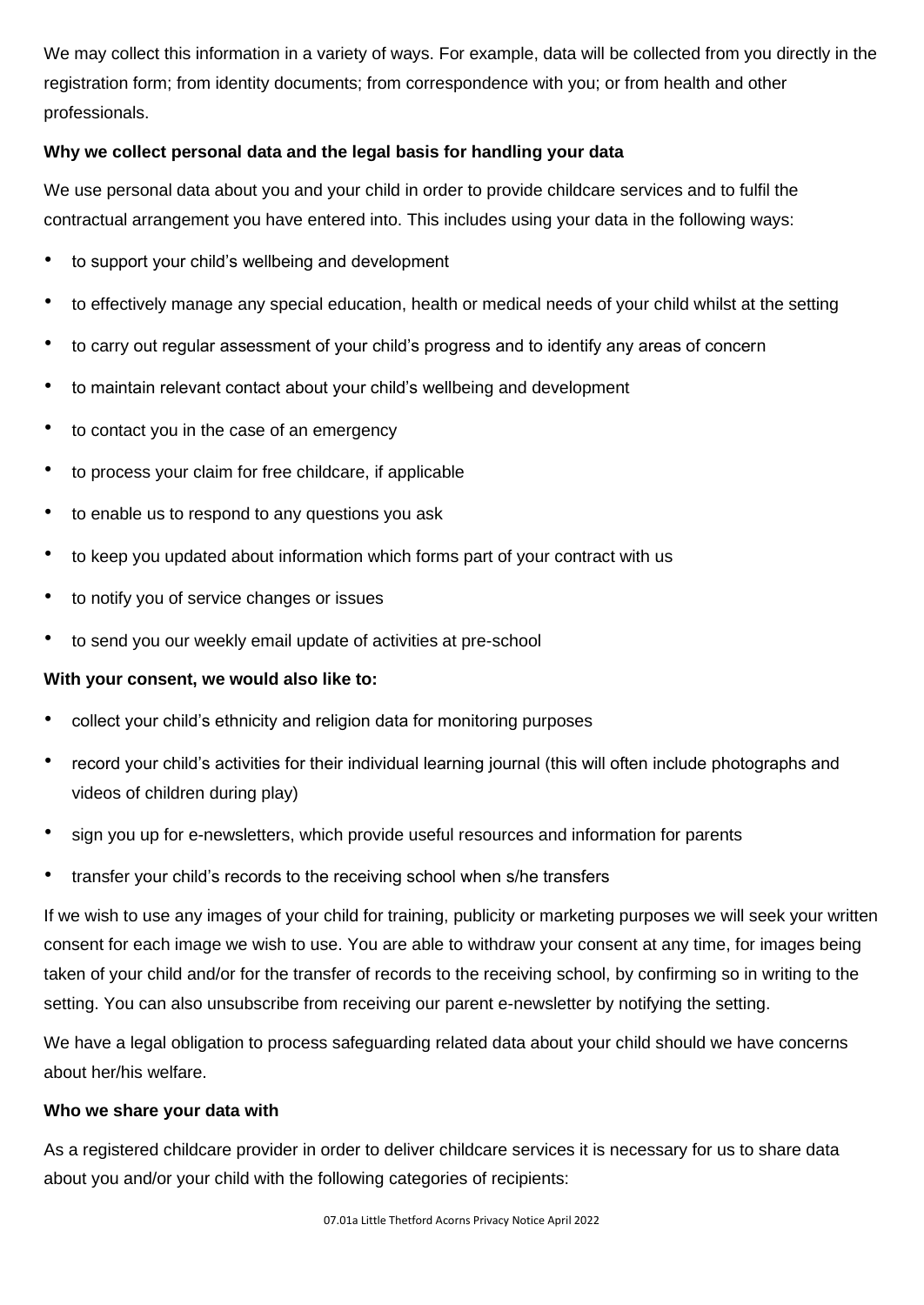- Ofsted, when there has been a complaint about the childcare service or during an inspection
- the local authority, if you claim up to 30 hours free childcare
- the Government's eligibility checker as above, if applicable
- our insurance underwriter, where applicable

## **We will also share your data:**

- if we are legally required to do so, for example, by a law enforcement agency, court
- to enforce or apply the terms and conditions of your contract with us
- to protect your child and other children; for example, by sharing information with medical services, social services or the police
- if it is necessary to protect our rights, property or safety or to protect the rights, property or safety of others
- with the school that your child will be attending, when s/he transfers, if applicable
- if we transfer the management of the setting out or take over any other organisation or part of it, in which case we may disclose your personal data to the prospective seller or buyer so that they may continue using it in the same way

Our pre-school management and communication software provider may be able to access your personal data when carrying out maintenance task and software updates on our behalf. However, we have a written agreement in place which place this company under a duty of confidentiality.

We will never share your data with any organisation to use for their own purposes.

### **How do we protect your data?**

We take the security of your personal data seriously. We have internal policies and strict controls in place to try to ensure that your data is not lost, accidentally destroyed, misused or disclosed and to prevent unauthorised access.

Where we engage third parties to process personal data on our behalf, they are under a duty of confidentiality and are obliged to implement appropriate technical and organisational measures to ensure the security of data.

### **Where do we store your data?**

All data you provide to us is stored on secure computers or servers located within the UK or European Economic Area. We also store paper records in locked filing cabinets.

Our third-party data processors will also store your data on secure servers which may be situated inside or outside the European Economic Area. They may also store data in paper files.